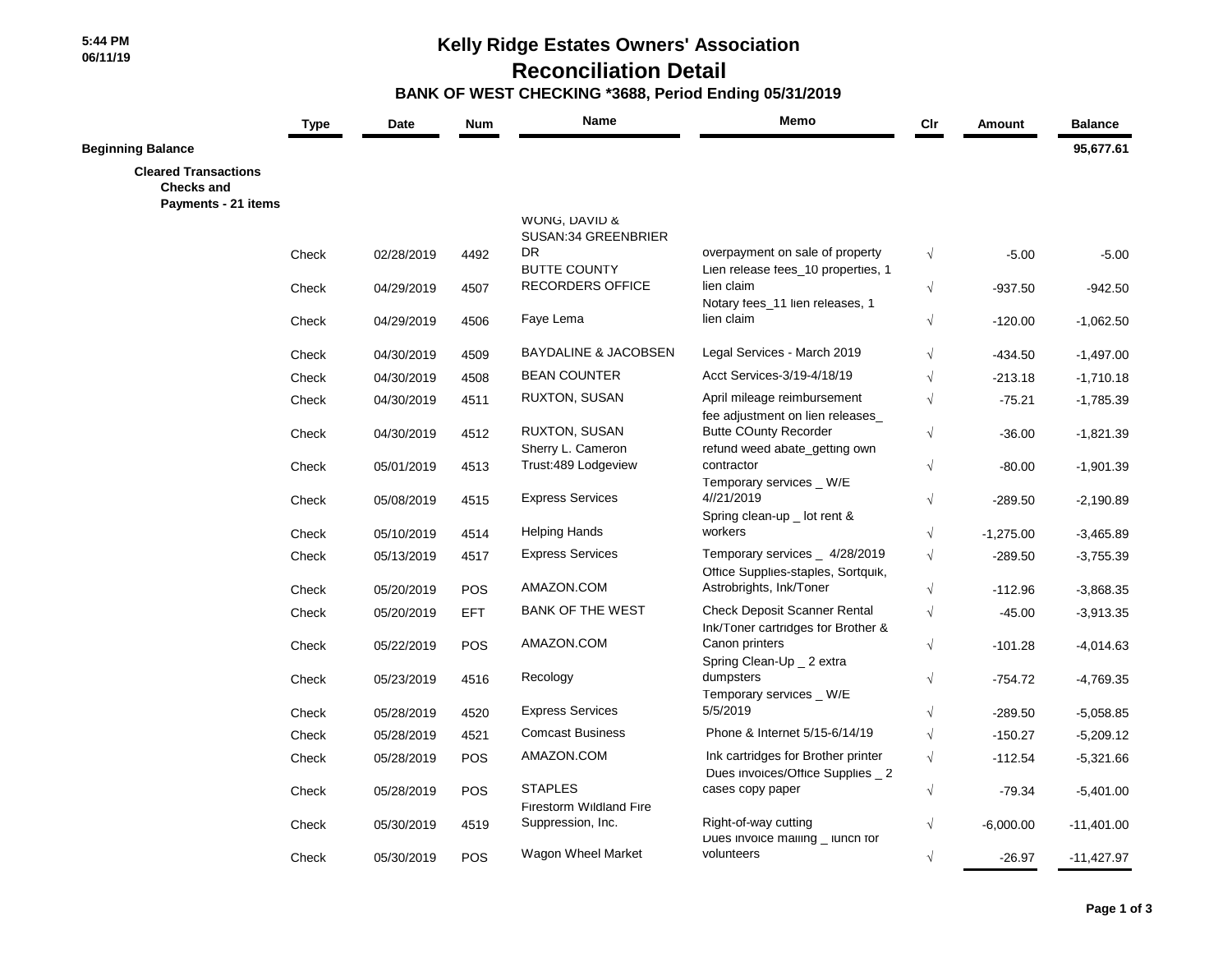## **5:44 PM 06/11/19**

## **Kelly Ridge Estates Owners' Association Reconciliation Detail BANK OF WEST CHECKING \*3688, Period Ending 05/31/2019**

|                                                                                  | <b>Type</b> | Date       | <b>Num</b> | Name                                        | Memo                                                      | $_{\text{Clr}}$ | Amount       | <b>Balance</b> |
|----------------------------------------------------------------------------------|-------------|------------|------------|---------------------------------------------|-----------------------------------------------------------|-----------------|--------------|----------------|
| <b>Total Checks and</b><br>Payments<br><b>Deposits and Credits</b><br>- 17 items |             |            |            |                                             |                                                           |                 | $-11,427.97$ | $-11,427.97$   |
|                                                                                  | Deposit     | 05/01/2019 |            |                                             | Deposit                                                   | $\sqrt{}$       | 240.00       | 240.00         |
|                                                                                  | Deposit     | 05/03/2019 |            |                                             | Deposit                                                   | $\sqrt{}$       | 415.00       | 655.00         |
|                                                                                  | Deposit     | 05/06/2019 |            |                                             | Deposit                                                   | $\sqrt{}$       | 710.00       | 1,365.00       |
|                                                                                  | Deposit     | 05/08/2019 |            |                                             | Deposit                                                   | $\sqrt{}$       | 30.00        | 1,395.00       |
|                                                                                  | Deposit     | 05/10/2019 |            |                                             | Deposit                                                   | $\sqrt{}$       | 50.00        | 1,445.00       |
|                                                                                  | Deposit     | 05/13/2019 |            |                                             | Deposit                                                   | $\sqrt{}$       | 170.00       | 1,615.00       |
|                                                                                  | Deposit     | 05/13/2019 |            |                                             | Deposit                                                   | $\sqrt{}$       | 470.00       | 2,085.00       |
|                                                                                  | Deposit     | 05/15/2019 |            |                                             | Deposit                                                   | $\sqrt{}$       | 220.00       | 2,305.00       |
|                                                                                  | Deposit     | 05/17/2019 |            |                                             | Deposit                                                   | $\sqrt{}$       | 160.00       | 2,465.00       |
|                                                                                  | Deposit     | 05/20/2019 |            |                                             | Deposit                                                   | $\sqrt{}$       | 635.00       | 3,100.00       |
|                                                                                  | Deposit     | 05/22/2019 |            |                                             | Deposit                                                   | $\sqrt{ }$      | 360.00       | 3,460.00       |
|                                                                                  | Deposit     | 05/24/2019 |            |                                             | Deposit                                                   | $\sqrt{}$       | 390.00       | 3,850.00       |
|                                                                                  | Deposit     | 05/27/2019 |            |                                             | Deposit                                                   | $\sqrt{}$       | 221.16       | 4,071.16       |
|                                                                                  | Deposit     | 05/29/2019 |            |                                             | Deposit                                                   | $\sqrt{}$       | 29.00        | 4,100.16       |
|                                                                                  | Deposit     | 05/29/2019 |            |                                             | Deposit                                                   | $\sqrt{ }$      | 221.16       | 4,321.32       |
|                                                                                  | Deposit     | 05/29/2019 |            |                                             | Deposit                                                   | $\sqrt{ }$      | 970.00       | 5,291.32       |
|                                                                                  | Deposit     | 05/31/2019 |            |                                             | Deposit                                                   | $\sqrt{ }$      | 640.00       | 5,931.32       |
| I otal Deposits and<br>Credits                                                   |             |            |            |                                             |                                                           |                 | 5,931.32     | 5,931.32       |
| <b>Total Cleared Transactions</b>                                                |             |            |            |                                             |                                                           |                 | $-5,496.65$  | $-5,496.65$    |
| <b>Cleared Balance</b>                                                           |             |            |            |                                             |                                                           |                 | $-5,496.65$  | 90,180.96      |
| <b>Uncleared Transactions</b><br><b>Checks and</b><br>Payments - 10 items        |             |            |            |                                             |                                                           |                 |              |                |
|                                                                                  |             |            |            |                                             | KREOA Spring Clean up - lunch                             |                 |              |                |
|                                                                                  | Check       | 04/19/2019 | 4505       | Michelle Dulleck                            | for workers                                               |                 | $-131.64$    | $-131.64$      |
|                                                                                  | Check       | 04/30/2019 | 4510       | <b>JOHN STARR</b><br>KING, CHRISTINE M.:592 | May rent & utilities<br>refund credit balance on property |                 | $-466.13$    | $-597.77$      |
|                                                                                  | Check       | 05/14/2019 | 4528       | LODGEVIEW                                   | sale<br>Voluntary WA Group 1 - Inv                        |                 | -45.00       | $-642.77$      |
|                                                                                  | Check       | 05/31/2019 | 4525       | Sal Robriguez Landscaping                   | 30962 (adjusted)                                          |                 | $-2,310.00$  | $-2,952.77$    |
|                                                                                  | Check       | 05/31/2019 | 4524       | <b>JOHN STARR</b>                           | June rent $+$ util \$38.81                                |                 | $-463.81$    | $-3,416.58$    |